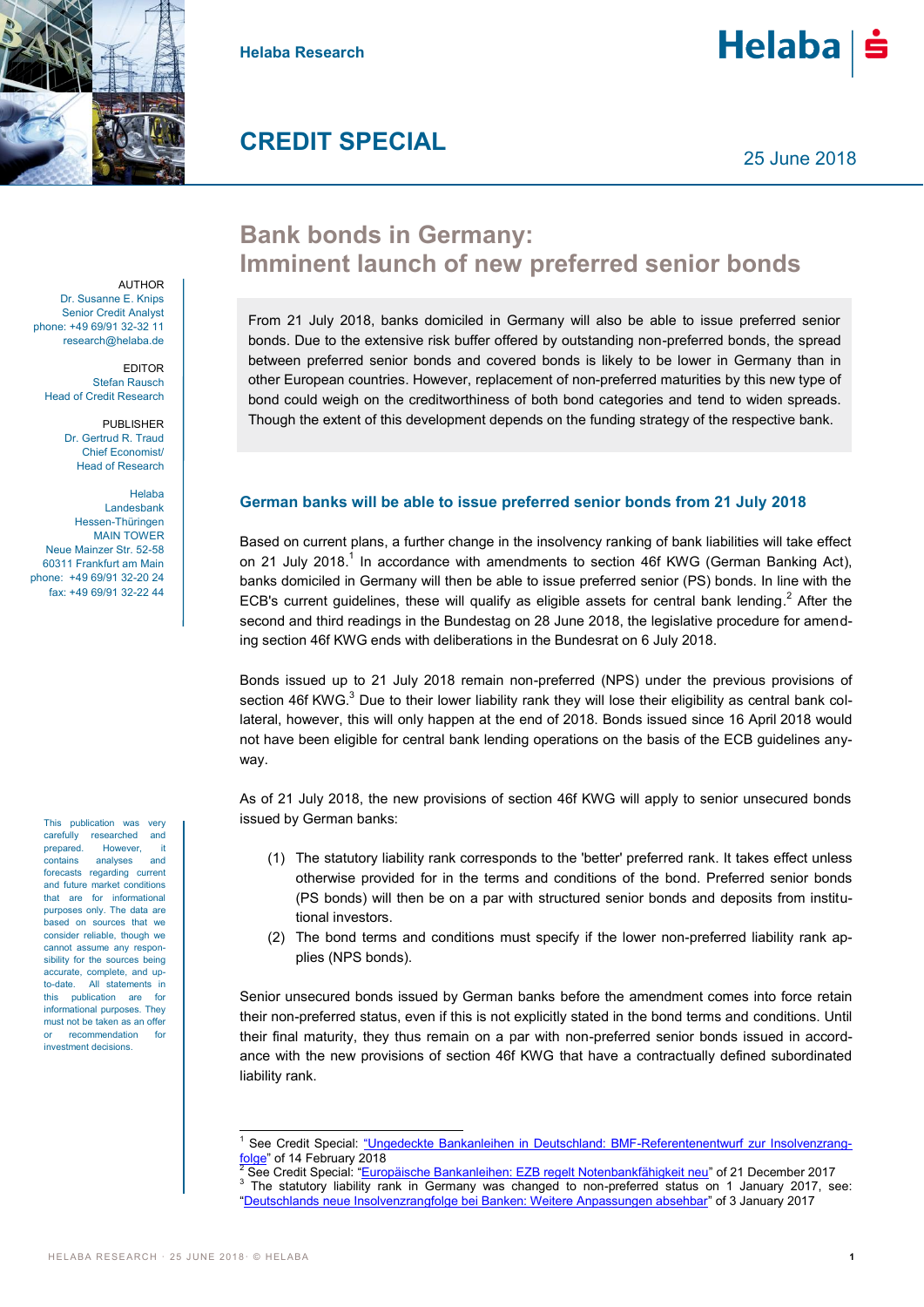| exluded from bail-in,<br>e.g. retail deposits $\leq 100$ TEUR                                    |                    |                                      | exluded from bail-in,<br>e.g. retail deposits $\leq 100$ TEUR                  |             |                                                                                                         |                                                                                               |         |
|--------------------------------------------------------------------------------------------------|--------------------|--------------------------------------|--------------------------------------------------------------------------------|-------------|---------------------------------------------------------------------------------------------------------|-----------------------------------------------------------------------------------------------|---------|
| retail deposits > 100 TEUR                                                                       |                    |                                      | retail deposits > 100 TEUR                                                     |             |                                                                                                         |                                                                                               |         |
| derivatives                                                                                      | wholesale deposits | unsecured bonds<br>structured senior | structured<br>senior<br>unsecured<br>bonds<br>(old stock)                      | derivatives | wholesale<br>deposits                                                                                   | $\langle \rangle$<br>structured and<br>plain vanilla<br>"preferred<br>senior"<br>(new issues) |         |
| plain vanilla senior<br>unsecured bonds<br>(statutory subordination<br>retroactive to old stock) |                    |                                      | plain vanilla senior<br>unsecured bonds<br>(old stock statutory subordination) |             | $\mathcal{N}_{\text{max}}^{(n)}$<br>"non preferred senior"<br>(new issues<br>contractual subordination) |                                                                                               | bail-in |
| tier 2                                                                                           |                    |                                      | tier <sub>2</sub>                                                              |             |                                                                                                         |                                                                                               |         |
| AT <sub>1</sub>                                                                                  |                    |                                      | AT <sub>1</sub>                                                                |             |                                                                                                         |                                                                                               |         |
| CET1                                                                                             |                    |                                      | CET1                                                                           |             |                                                                                                         |                                                                                               |         |

#### new provision post implementation of EU BRRD provision 1 Jan. 2017 up to 21 Jul. 2018 into national law

Sources: VÖB, Helaba Research

### **Preferred senior spreads between Non-preferred and covered bonds**

The iBoxx EUR Banks Senior Preferred Index representing the PS bonds of European competitors trades between the indices for covered bonds and for NPS bonds, thus in accordance with the creditor hierarchy. In countries such as France, Spain and Italy, legislators have not changed the legal liability rank for bonds; instead, NPS bonds have been created as a new category in these countries. Their subordinated liability rank had to be contractually defined in the bond terms and conditions from the outset. In particular, the market for NPS bonds of French banks is already relatively liquid: globally systemically important banks from France who mainly fund themselves on the capital markets were forced to start issuing at an early stage in order to meet the minimum requirements for own funds and eligible liabilities that will apply from 2019.<sup>4</sup> The current NPS issues reduce the possible default rates and thus support the creditworthiness of the banks' outstanding bonds in these countries.<sup>5</sup>

#### Spreads reflect bail-in hierarchy



<sup>&</sup>lt;sup>4</sup> See also: "[TLAC für global systemrelevante Banken](https://www.helaba.de/blob/helaba/die-helaba/maerkte-und-analysen/volkswirtschaft-und-research/ausser-der-reihe/archiv/365924/ef8b26197f258479eab3d2fd0a36438e/ausser-der-reihe-20151125-data.pdf)" of 25 November 2015

 $\overline{a}$ 

<sup>5</sup> See in detail, inter alia, Credit Focus (1) "Société Générale: Geglückte Premiere mit NPS-Anleihe à la Française" of 12 January 2017, (2) "BNP Paribas: Emissonsplan gestützt auf NPS-Anleihen" of 9 February 2017, (3) "BBVA: Bonitätstrend stützt anstehende NPS-Emissionen" of 28 July 2017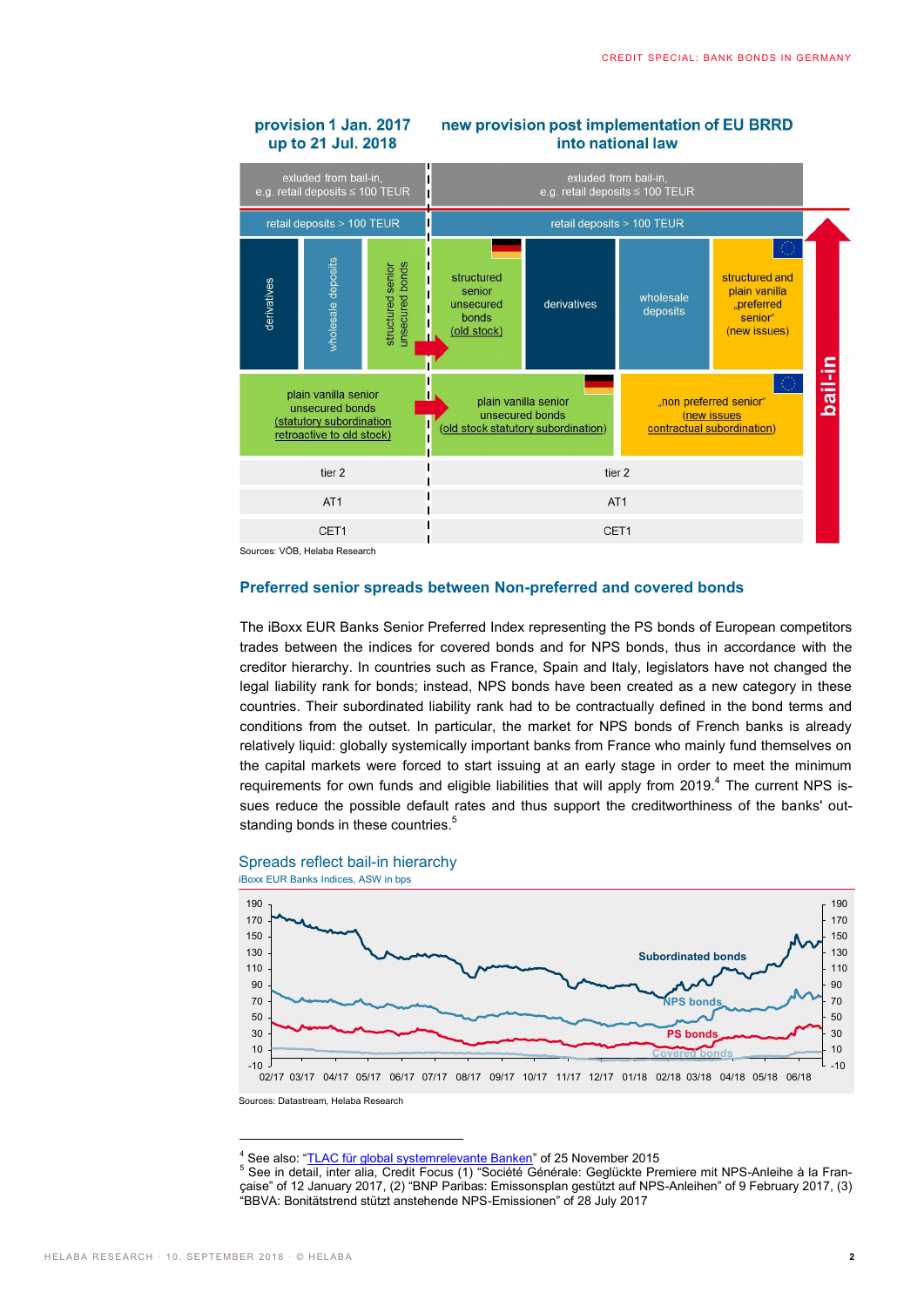#### **Spreads of German preferred senior bonds expected to be comparatively low**

We expect the spreads of the new PS bonds of German banks to be at a level that will also lie between the spreads of covered bonds and NPS bonds according to the creditor hierarchy. At the same time, the difference to covered bonds is likely to be smaller than for European competitors: while the latter are only establishing non-preferred buffers that rank junior to preferred bonds in the bail-in hierarchy, German banks already have ample non-preferred eligible liabilities with their outstanding bonds. These NPS bonds of German banks also count towards the institutions' total eligible liabilities (MREL).<sup>6</sup> This means that the new preferred bonds already have an extensive buffer against the risk of loss.

Furthermore, the fact that the new bond category will remain eligible as ECB collateral beyond December 2018 should generate additional demand for the preferred issues.

France has comparatively high number of NPS bonds Spreads in Germany at a low starting level ASW in bps ASW in bps ASW in bps ASW in bps ASW in bps ASW in bps ASW in bps ASW in bps ASW in bps  $\sim$ 





#### **Credit outlook depends on development of non-preferred senior volume**

Meanwhile, with their outstanding non-preferred bonds, German issuers already meet their capital requirements in full and are therefore not compelled to issue further non-preferred bonds with comparatively high spreads. In our view, replacing NPS maturities with preferred issues to cover financing needs would appear to be a lucrative option. This could result in a trend towards smaller NPS buffers going forward.

In our opinion, the creditworthiness outlook for existing NPS bonds, whose spreads are relatively low by international standards, is therefore rather negative. We understand that Moody's supports this view. The agency had already made it clear in November 2017 that the issue of preferred senior bonds would have a negative impact on the creditworthiness of outstanding non-preferred bonds in Germany: replacing them with preferred bonds at maturity would reduce their liable capital, so that default rates would rise in the case of creditors' participation in losses.<sup>7</sup>

Overall, we assume that both investors and issuers will make active use of the expansion in the range of bonds, as in other countries. Ultimately, the issuance schedule and, by extension, the credit quality outlook will depend, in particular, on the funding strategy of the individual banks. In our view, it is desirable for issuers to create a high degree of transparency in this respect.

-

 $6$  Because, as described above, they are protected by grandfathering rules, i.e. they retain their subordinated liability status until their maturity.

<sup>7</sup> See Credit Special: "[Europäische Banken: Bewegung bei Harmonisierung von NPS-Anleihen](https://www.helaba.de/blob/helaba/446460/f6078324f79fde679c7789e5aff0034b/cs-20171128-data.pdf)" of 28 November 2017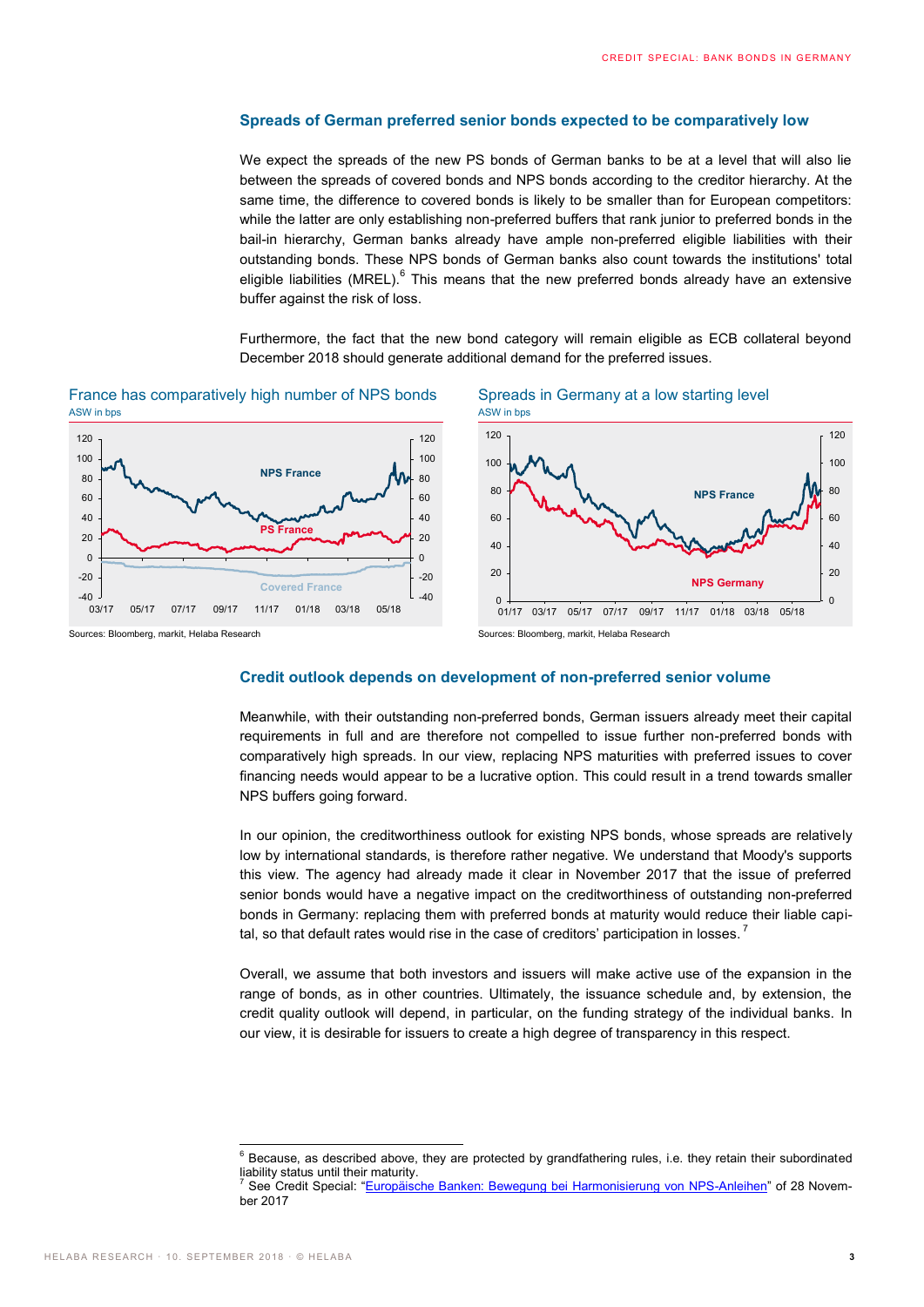## **Background - Amendments to the EU Bank Recovery and Resolution Directive**

The original version of the 2014 European Bank Recovery and Resolution Directive (BRRD), which regulates the minimum requirements for own funds and eligible liabilities (MREL), did not contain a clear bail-in hierarchy for bank liabilities in the event of a crisis. This led to uncertainties for creditors in terms of their participation in losses in a crisis and for the issuing banks with respect to the eligibility of issues for MREL. National legislators in Europe therefore created inconsistent regulations in the respective countries to clarify the creditor hierarchy at banks. Investors, issuers and the ECB then called for a uniform, Europe-wide framework. In December 2017, EU institutions agreed on a uniform supranational regulation of the bail-in hierarchy and made appropriate improvements to BRRD. Accordingly, in future the preferred rank will correspond to the statutory liability rank, while a non-preferred rank must be specified in the bond terms and conditions. EU countries must now implement this at national level by 28 December 2018 at the latest. While some countries, e.g. France, Italy and Spain, had already implemented corresponding legislative amendments in 2017, Germany still had to follow suit. $8$ 

 $\overline{a}$ 

<sup>&</sup>lt;sup>8</sup> See Credit Special: (1) "[Europäische Banken: Bewegung bei Harmonisierung von NPS-Anleihen](https://www.helaba.de/blob/helaba/446460/f6078324f79fde679c7789e5aff0034b/cs-20171128-data.pdf)" of 28 November 2017 as well as (2) "[Ungedeckte Bankanleihen in Deutschland: BMF-Referentenentwurf zur Insolvenz](https://www.helaba.de/blob/helaba/454864/b457c3723eaf7ee00f03b599ed08a726/cs-20180214-data.pdf)[rangfolge](https://www.helaba.de/blob/helaba/454864/b457c3723eaf7ee00f03b599ed08a726/cs-20180214-data.pdf)" of 14 February 2018